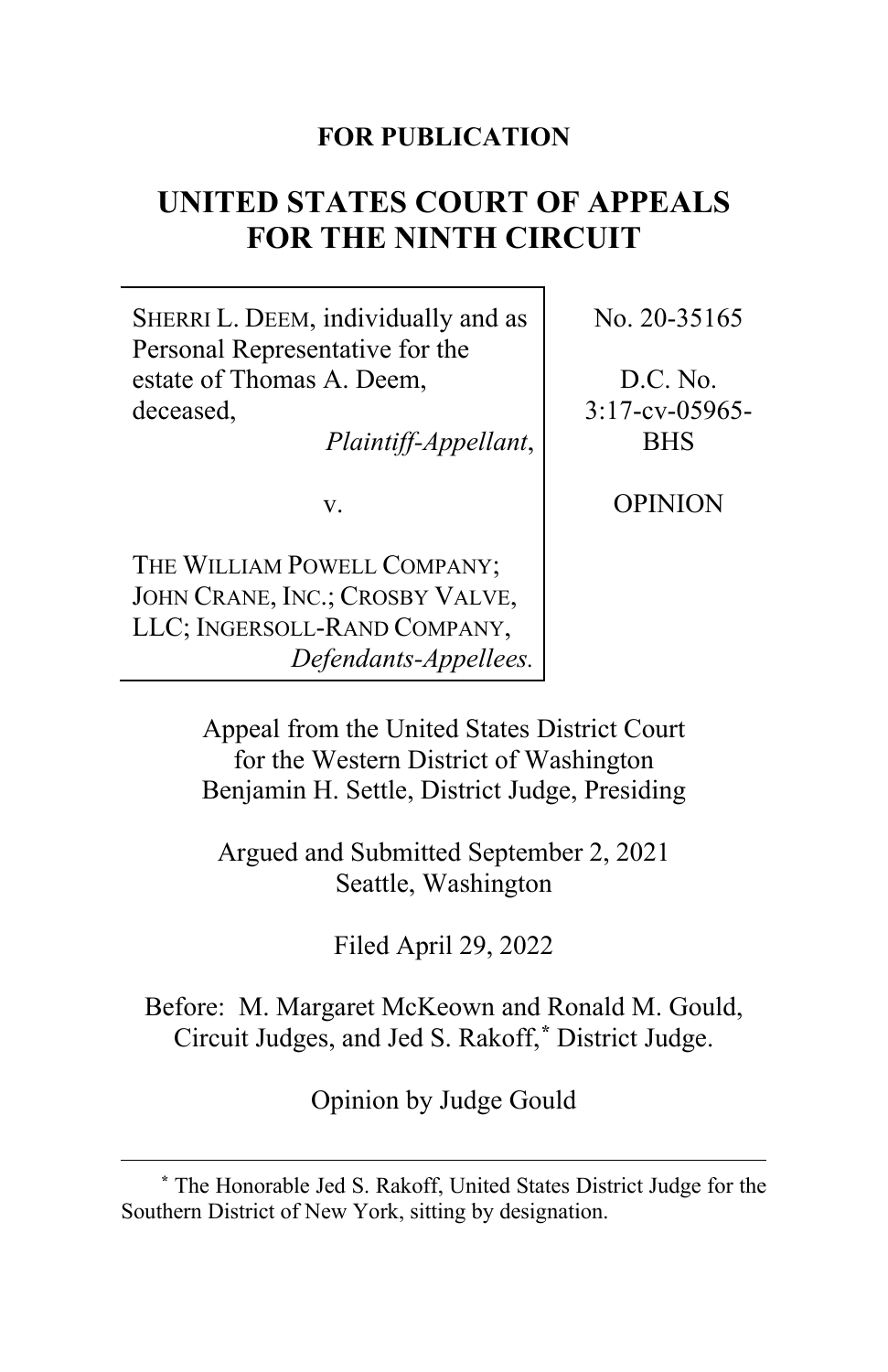## **SUMMARY[\\*\\*](#page-1-0)**

#### **Admiralty**

Reversing the district court's dismissal of a wrongful death claim under admiralty jurisdiction, the panel held that a wrongful death claim in admiralty can only accrue on or after the death of the seaman, and not before.

Thomas Deem's work as an outside machinist onboard ships at Puget Sound Naval Shipyard included removing and installing piping insulation, gaskets, and other parts that may have contained asbestos in various compartments throughout the ships. He was diagnosed with mesothelioma on February 20, 2015, and he died on July 3, 2015. His wife, Sherri Deem, filed suit in federal court on June 28, 2018, seeking damages under a wrongful death theory from entities who manufactured, sold, and distributed asbestos-containing products to which Thomas Deem could have been exposed.

Applying federal law, and distinguishing wrongful death claims from survival statutes permitting personal injury claims of an injured individual after death, the panel held that a wrongful death claim cannot arise or accrue before death even if the cause of death is anticipated. Thus, the accrual of the three-year statute of limitations for maritime torts, 46 U.S.C. § 30106, began to run on the date of death of Thomas Deem, and not on the date of discovery of the injury or illness that ultimately resulted in his death.

<span id="page-1-0"></span>**<sup>\*\*</sup>** This summary constitutes no part of the opinion of the court. It has been prepared by court staff for the convenience of the reader.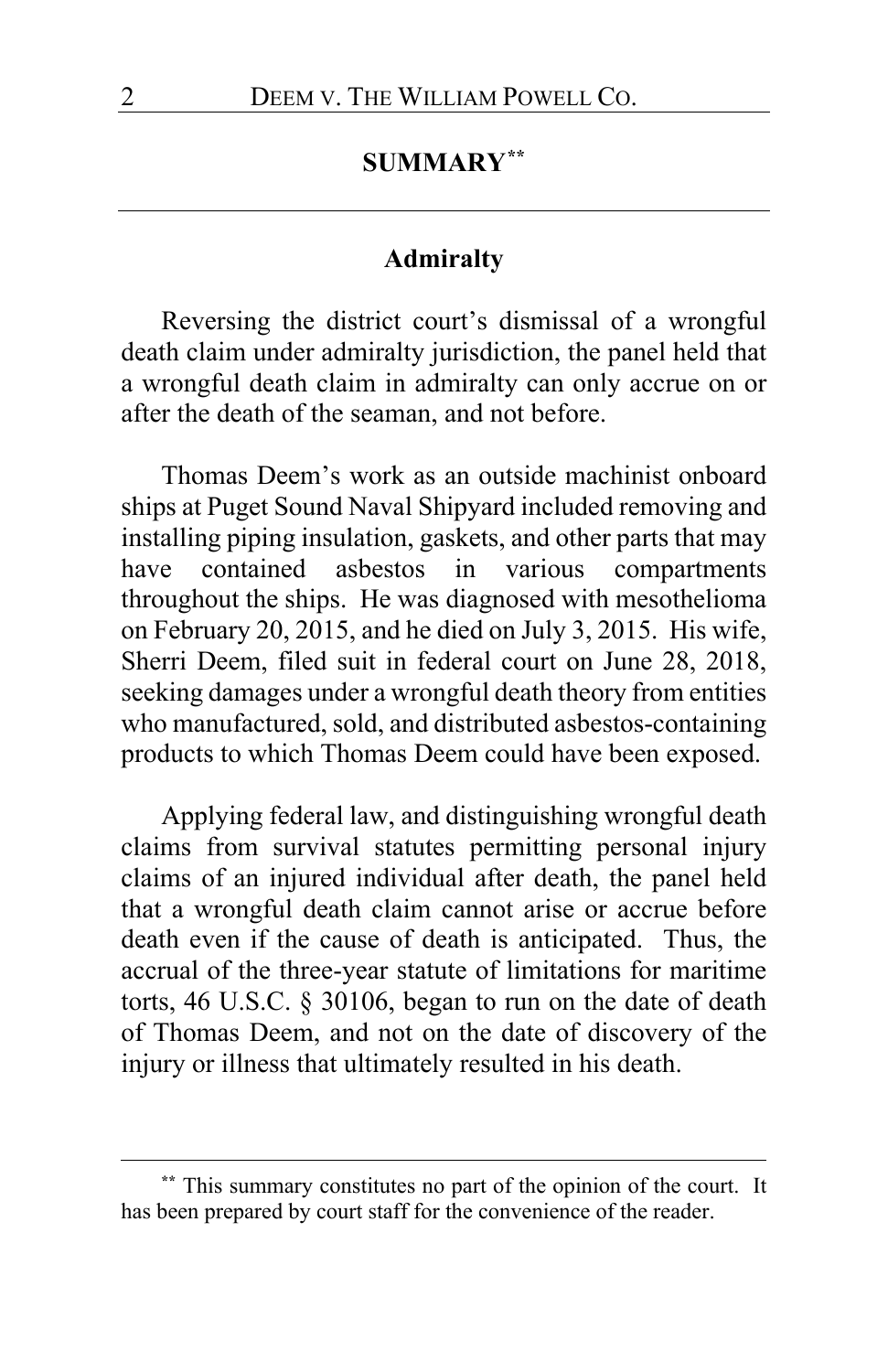The panel remanded to the district court for reconsideration of Sherri Deem's claims in light of the panel's holding that the statute of limitations began to accrue on the date of Thomas Deem's alleged wrongful death, and not before that death.

### **COUNSEL**

Lisa W. Shirley (argued) and Ka'Leya Q. Hardin, Dean Omar Branham Shirley LLP, Dallas, Texas; Thomas J. Breen, Lucas Garrett, and Elizabeth McLafferty, Schroeter Goldmark & Bender, Seattle, Washington; for Plaintiff-Appellant.

Brian J. Schneider (argued), Hawkins Parnell & Young LLP, Chicago, Illinois; Ronald C. Gardner, Gardner Tabolsi & Mordehkov PLLC, Seattle, Washington; James D. Hicks, Foley & Mansfield PLLP, Seattle, Washington; for Defendants-Appellees.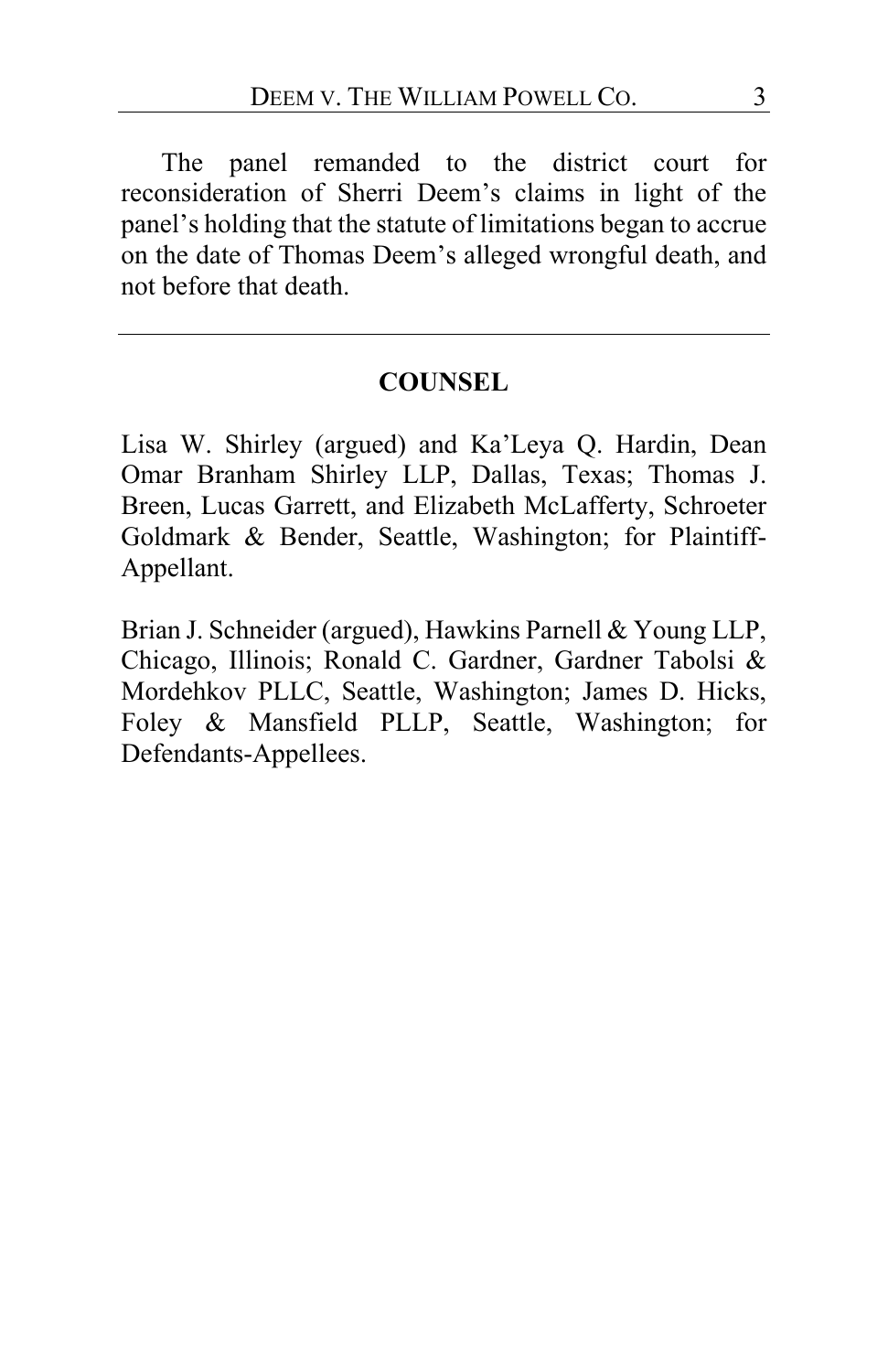#### **OPINION**

GOULD, Circuit Judge:

We must decide whether a wrongful death claim under admiralty jurisdiction first accrues on or after the date of the death of a seaman, or whether it accrues when the seaman first learned of his illness or injury. For the reasons that follow, we hold that a wrongful death claim in admiralty can only accrue on or after death of the seaman, and not before then.**[1](#page-3-0)**

From February 7, 1974, until February 22, 1981, Thomas Deem worked as an outside marine machinist at Puget Sound Naval Shipyard ("PSNS"). As a machinist, Thomas Deem was one of those responsible for "overhauling" the components of docked naval vessels. The "overhauling" process is a term used to describe the refurbishing and repair of vessels and their components. The overhauling process was split between inside and outside machinists. Inside machinists removed parts from the vessels and took them off the ships to be repaired in workshops. Outside machinists, like Thomas Deem, worked onboard the vessels repairing major machinery that could not readily be removed from the ships. Thomas Deem's work included removing and

<span id="page-3-0"></span>**<sup>1</sup>** On July 23, 2020 this court by its order (Docket #21) stayed appellate proceedings as to defendant-appellee Ingersoll-Rand Company only, due to the automatic stay imposed by 11 U.S.C. § 362. See *Cohen v. Stratosphere Corp.*, 115 F.3d 695, 697 (9th Cir. 1997). That order also provided: "This appeal will proceed as to the remaining parties." On January 27, 2021 this court by its order (Docket #37) administratively closed this appeal as to Ingersoll-Rand Company. The court's order also provided: "This appeal will proceed as to the remaining parties." This opinion resolves the issues it addresses with regard to the non-stayed parties only.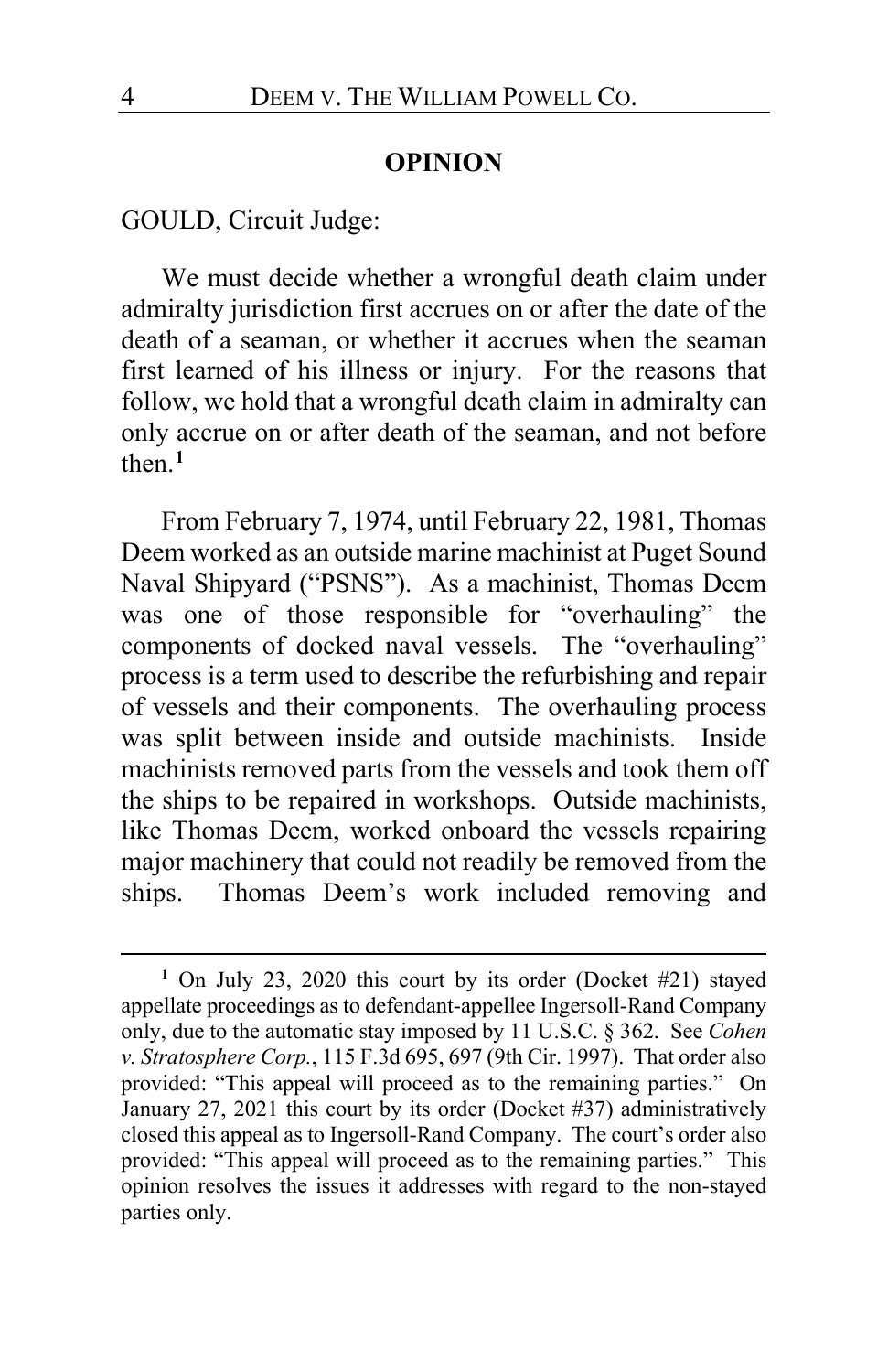installing piping insulation, gaskets and other parts that may have contained asbestos in various compartments throughout the ships.

On February 20, 2015, Thomas Deem was diagnosed with mesothelioma. Thomas Deem died on July 3, 2015. His wife, Sherri Deem, filed the underlying suit in the United States District Court for the Western District of Washington on June 28, 2018, within three years of the date her husband died. She sought damages under a wrongful death theory from entities who manufactured, sold, and distributed asbestos-containing products to which Thomas Deem could have been exposed, naming Appellees as defendants. Appellees moved to dismiss Sherri Deem's complaint, arguing that the statute of limitations for her wrongful death claim rendered her claim time-barred under Maritime law.

The district court, in a single order addressing the defendants' motion to dismiss and on Sherri Deem's motion for summary judgment, employing a three-part analysis, agreed with the defendants-appellees. First, the district court concluded that the statute of limitations began to run for Sherri Deem's claims when Thomas Deem learned of his mesothelioma diagnosis in February of 2015. Second, the district court found that Sherri Deem's claim was governed by Maritime law's three-year statute of limitations codified at 46 U.S.C. § 30106. Third, the district court concluded that, because Sherri Deem filed the complaint on June 28, 2018, three years and four months after Thomas Deem's diagnosis, her claim was untimely under Maritime law. Sherri Deem appeals.

We review *de novo* a district court's dismissal under Rule 12(b)(6) of the Federal Rules of Civil Procedure. *Puri v. Khalsa*, 844 F.3d 1152, 1157 (9th Cir. 2017); *Curtis v. Irwin Indus., Inc.*, 913 F.3d 1146, 1151 (9th Cir. 2019).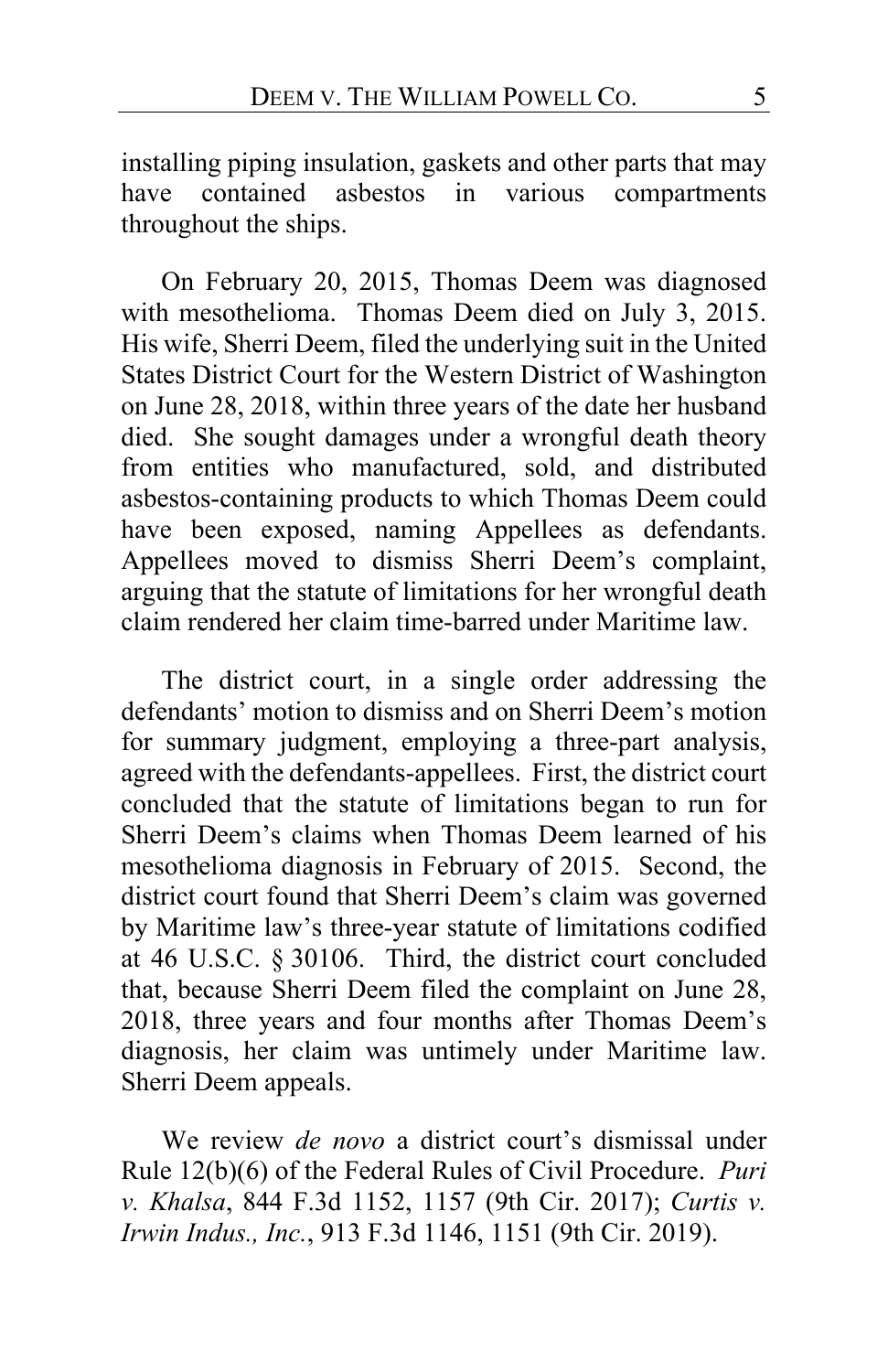We review a grant of summary judgment *de novo*. *Peters v. Burlington Northern R. Co.*, 931 F.2d 534, 537 (9th Cir. 1990). We also review *de novo* the questions of when a cause of action accrues and whether or not a claim is barred by the statute of limitations. *Oja v. U.S. Army Corps of Engineers*, 440 F.3d 1122, 1127 (9th Cir. 2006).

Appellees argue that a wrongful death action under Maritime law begins to accrue under the "discovery rule." Appellees contend that the statute of limitations on a wrongful death action under Maritime law begins to run on the date the victim learns of their injury or diagnosis. *Crisman v. Odeco, Inc.*, 932 F.2d 413, 415 (5th Cir. 1991) (A cause of action accrues when plaintiff "ha[s] a reasonable opportunity to discover his injury, its cause, and the link between the two.").

Conversely, Appellant, Sherri Deem, argues that the district court erred by treating her claims as time barred because her wrongful death action began to accrue on the date of her husband's death, not on the date he discovered his injury.

The issue before us is whether the accrual of the statute of limitations for a wrongful death action under Maritime law began to run on or after the date of death of Thomas Deem or on the date of discovery of the injury or illness of the deceased that ultimately resulted in his death.

The rule in the Ninth Circuit is clear that "the date on which a claim accrues is determined by federal law." *See Washington v. United States*, 769 F.2d 1436, 1438 (9th Cir. 1985); *see also Wallace v. Kato*, 549 U.S. 384, 388 (2007) (§ 1983 action). While federal law controls the time of accrual of claims, *id.*, the law has not been crystal clear as to when a claim for wrongful death accrues. In this opinion for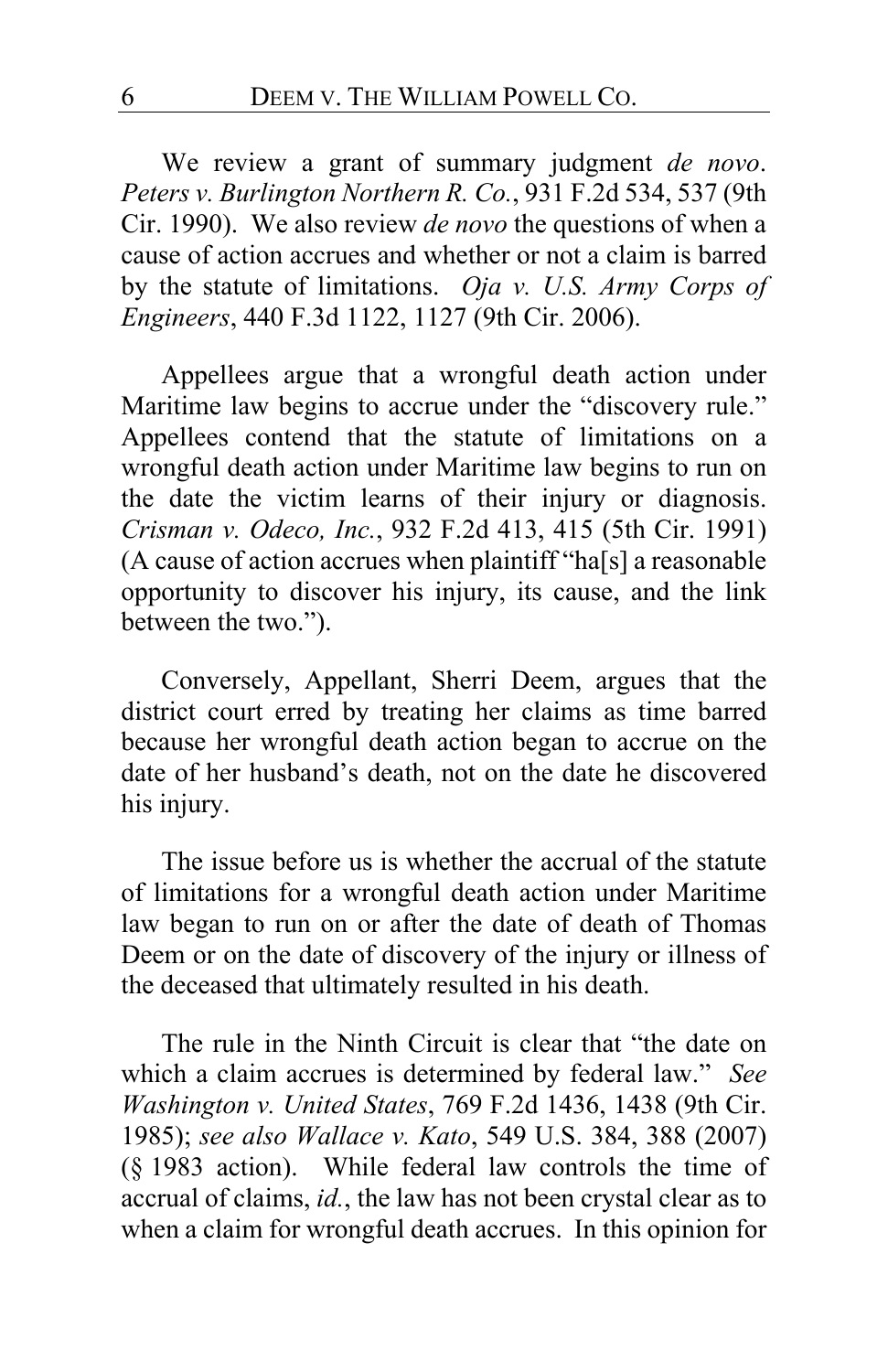the reasons that follow, we clarify that a wrongful death claim cannot arise or accrue before death even if the cause of death is anticipated.

We review the pertinent precedents of the United States Supreme Court and the United States Courts of Appeals for the circuits that have addressed claim accrual in wrongful death cases. We start with the important premise that the Supreme Court has recognized the difference between survival statutes permitting personal injury claims of an injured individual after death, and wrongful death claims by relatives or family of a decedent after a death:

> Wrongful-death statutes are to be distinguished from survival statutes. The latter have been separately enacted to abrogate the common-law rule that an action for tort abated at the death of either the injured person or the tortfeasor. Survival statutes permit the deceased's estate to prosecute any claims for personal injury the deceased would have had, but for his death. They do not permit recovery for harms suffered by the deceased's family as a result of his death.

*Sea-Land Services, Inc. v. Gaudet*, 414 U.S. 573, 575 n. 2 (1974).

A personal injury action in federal law will have a statute of limitations that accrues on discovery of the illness or accident causing the damages. *See United States v. Kubrick,* 444 U.S. 111, 120 n.7 (1979). But by contrast, a wrongful death action cannot logically accrue until after the death of the injured seaman. Stated another way, the plaintiff in a personal injury action or a survival action for the seaman's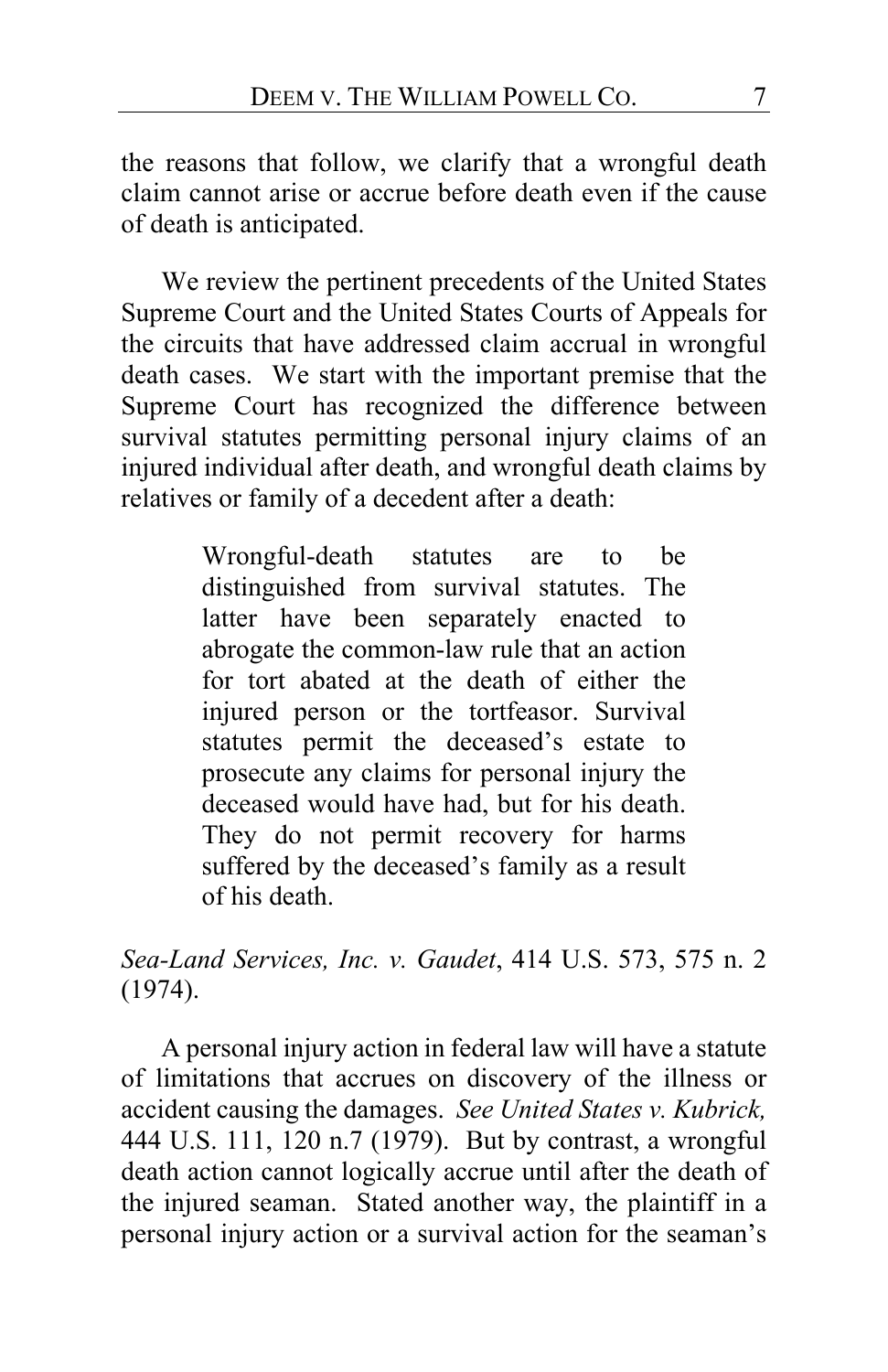estate after his death assumes the legal posture of the seaman. But by contrast, the plaintiff in a wrongful death action is necessarily a family member or relative of the deceased. This distinction was explained by an Indiana Appellate Court in a case dealing with an Indiana statute governing wrongful death: "[T]he wrongful death claim is designed to compensate for the loss to the survivors caused by the decedent's death, and not the underlying injury." *Holmes v. ACandS, Inc.*, 709 N.E.2d 36, 39 (Ind. Ct. App. 1999). "Such a claim necessarily involves causation and damages questions distinct from those at issue in a malpractice claim that does not involve a death. In order to meaningfully evaluate the extent of its liability in a death case, the federal agency must have notice of the death, not merely an assertion of medical malpractice." *See Warrum v. United States*, 427 F.3d 1048, 1051–1052 (7th Cir. 2005).

The Supreme Court in *Moragne v. States Marine Lines, Inc.*, 398 U.S. 375, 406 (1970), established broadly that wrongful death claims could be asserted under maritime admiralty law, and recognized the difference between a wrongful death suit and a survival action.

But the Supreme Court expressly did not decide when a maritime claim for wrongful death accrues. In *Moragne*, the Court said it need not decide when the claim accrued because that suit was brought a short time after accident. *See id*.

Although the Supreme Court in *Moragne* did not settle the issue of when a claim accrues for wrongful death, the Supreme Court in other cases has indicated that a "discovery rule" applies. We next discuss the Supreme Court's reasoning and decisions in *Urie v. Thompson*, 337 U.S. 163 (1949) and *United States v. Kubrick*, 444 U.S. 111 (1979).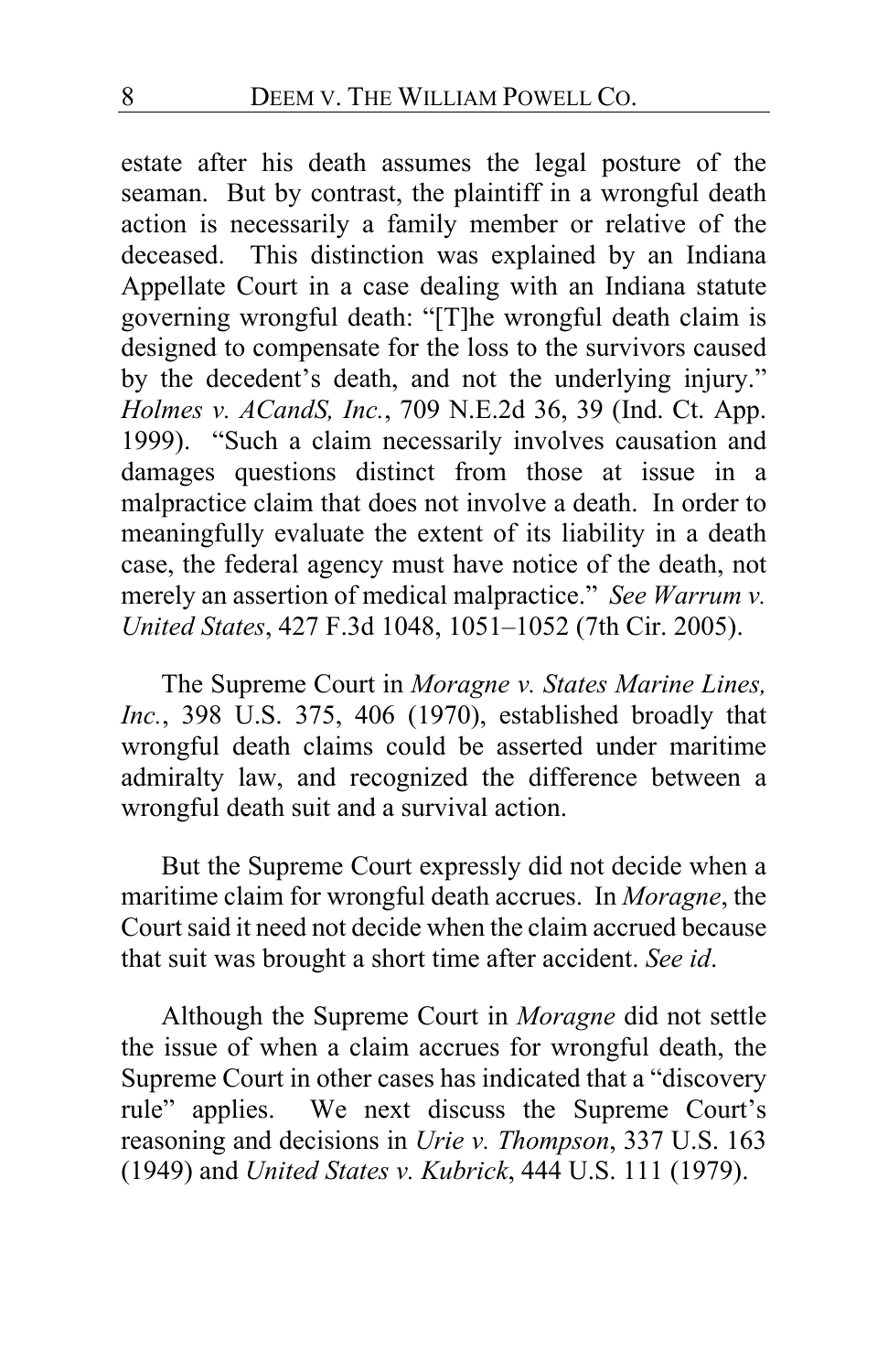In *Urie*, the Supreme Court considered limitations under the Federal Employees Liability Act ("FELA"). A railroad worker had sued his employer eighteen months after incapacitation from silicosis. He had been subjected to silica dust for some thirty years before bringing his lawsuit. The railroad defended arguing that the illness had to have been contracted more than three years before suit was filed. But the Supreme Court rejected that approach to claim accrual, and instead held that the claim accrued on the date the worker first knew or should have known of his injury and its cause. *Id*. at 170.

In *United States v. Kubrick*, 444 U.S. 111 (1979), the Supreme Court considered the Federal Tort Claims Act (FTCA), and limitations under that law which had a two-year statute of limitations, barring any claim not brought within two years after it accrued. Although the Supreme Court rejected a contention that the claimant had to know that a tortfeasor was negligent before the claim accrued, the Court applied a discovery rule in *Kubrick* just as it had in *Urie*, clarifying there was need for discovery of the injury and its cause, but not discovery that a tortfeasor was negligent and that a good claim existed.

Relying on these two cases, *Urie* and *Kubrick*, the Eleventh Circuit in *White v. Mercury Marine, Div. of Brunswick, Inc.*, 129 F.3d 1428, 1434 (1997), noted that "twice the Supreme Court has been presented with federal statute of limitations language materially identical to that in the general maritime statute of limitations, and twice the Supreme Court has held that courts should use the discovery rule to determine when a cause of action accrues."

The central question before us today is the one left open by *Moragne*: When does a wrongful death claim accrue in a maritime case? The issue for us is whether the date of claim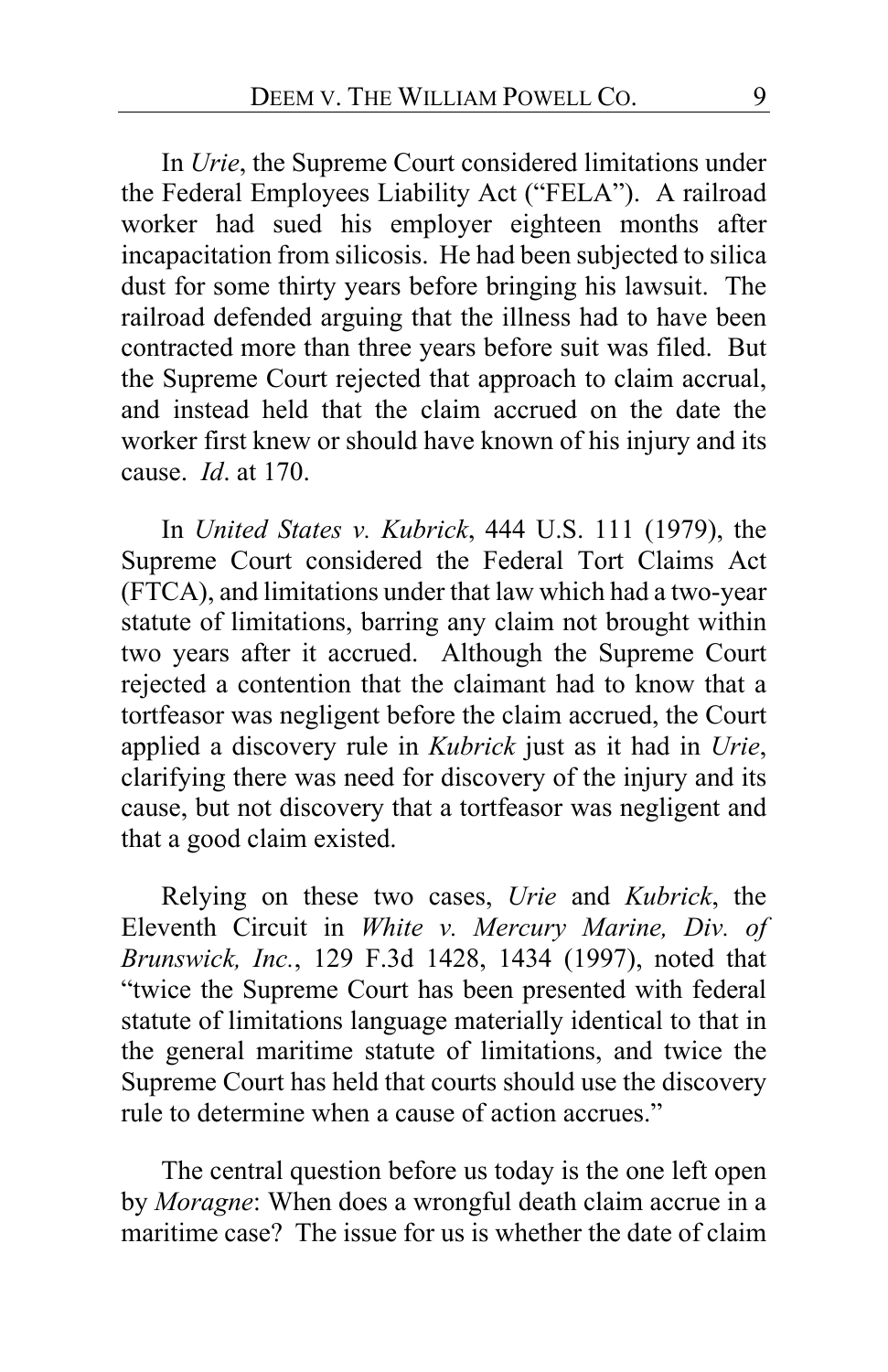accrual on Sherri Deem's wrongful death claim occurred on the date that her deceased husband learned of his mesothelioma diagnosis, or accrued on the date of his death or thereafter. The resolution of that issue will determine whether Sherri Deem's wrongful death claim is time-barred by the three-year statute of limitations, or whether her claim is still alive and should be considered by the district court.

As a general rule, claims accrue when all elements of the claim, including damages, have occurred. "A cause of action accrues when the right to bring a claim in court arises, that is when a wrong has been discovered, or a person's rights have been violated." 5 Cyc. of Federal Proc. § 15:465 (3d ed.); *see also In re Swine Flu Prod. Liab. Litig.*, 764 F.2d 637, 639 (9th Cir. 1985); *Johnston v. United States*, 85 F.3d 217, 221 (5th Cir. 1996).

Based on the Supreme Court's reasoning in *Urie* and *Kubrick* applying a "discovery rule," we have no doubt that a discovery rule should be applicable here in assessing when plaintiff Sherri Deem was aware of the injury for which she made a wrongful death claim, and its causes. The problem we are faced with here is determining the injury that Sherri Deem needed to discover for her claim to accrue.

When an injured seaman makes an individual claim for damages caused by a wrongful act, whether that claim is presented as an individual claim by the seaman while alive or is presented as a survival claim after death for the benefit of the seaman's family, the relevant damages are those of the seaman, and if other elements are present, it makes good sense to say that the seaman's claim accrues when the seaman discovers or should have discovered the injury.

In sharp contrast, however, when a seaman dies and a wrongful death claim is made for the benefit of the seaman's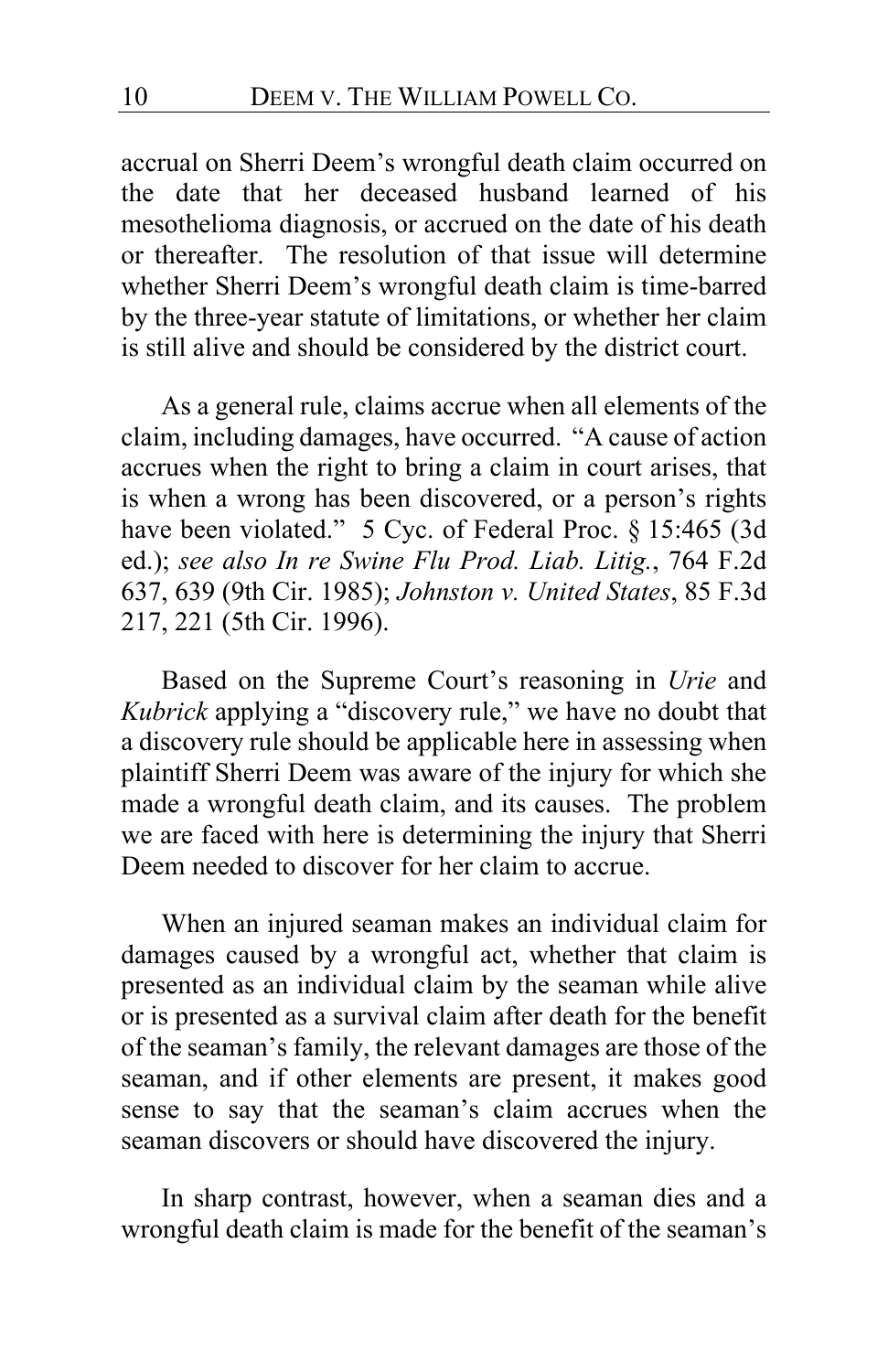family, the plaintiff is different, and the relevant injury is not to the seaman but to the seaman's family members who are deprived of the benefit of the seaman's presence because of the death. Those damages to the family members can only occur on or after the death of the seaman. Where the cause of the seaman's death is known, the wrongful death claim should normally accrue at the time of the death or shortly thereafter. But, when the cause of death is not known at the time of death, the wrongful death claim should accrue when that cause of death is known or reasonably should have been discovered. The district court in its order of January 9, 2020, held that:

> Deem had three years from the date she was aware of the injury to her husband, Thomas Deem, to file suit. She failed to do so. Therefore, her claims . . . are time-barred.

The District Court here was applying a discovery rule but erred as a matter of law by concluding that she had to discover only the illness of mesothelioma that had afflicted her deceased husband. To the contrary, in this wrongful death suit, the injury to Sherri Deem was the loss of her husband's presence as a result of death, and that injury could not have been discovered before he had passed away.

This commonsense conclusion necessarily follows from the holding of the Supreme Court in *Moragne* explaining that there are distinct claims for personal injury, on the one hand, and for wrongful death, on the other. In the latter case, the harm suffered is to the relatives of the decedent, not to the decedent himself. One cannot discover the harms from a wrongful death until the death itself has occurred.

That conclusion is reinforced by the broad discretion given to the federal courts in maritime and admiralty cases,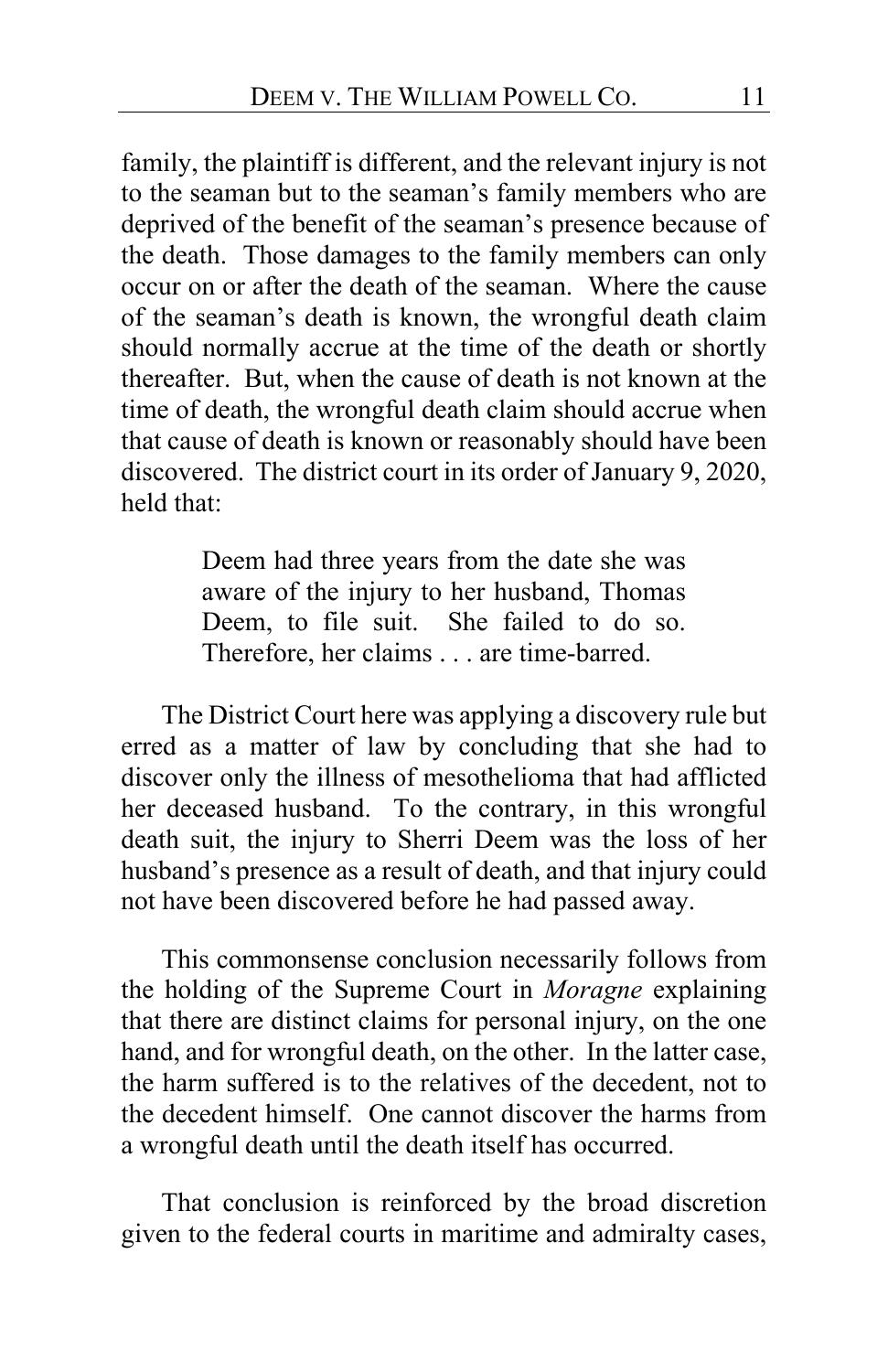to act as common law courts. As the Supreme Court has stated: "By granting federal courts jurisdiction over maritime and admiralty cases, the Constitution implicitly directs federal courts sitting in admiralty to proceed 'in the manner of a common law court."<sup>"</sup> *The Dutra Grp. v. Batterton*, 139 S. Ct. 2275, 2278 (2019) (quoting *Exxon Shipping Co. v. Baker*, 554 U.S. 471, 489–490 (2008)). Historically, this meant that "where Congress ha[d] not prescribed specific rules, federal courts [had to] develop the amalgam of traditional common-law rules, modifications of those rules, and newly created rules that form[] the general maritime law." *The Dutra Group*, 139 S. Ct. at 2278 (internal quotation omitted). We have started above by recognizing the controlling Supreme Court decision in *Moragne*, giving a right in admiralty to make a wrongful death claim and explaining that wrongful death claims differ from personal injury claims because different people are damaged. The seaman's damage supports a personal injury claim, but it is the family's damage upon death that supports a wrongful death claim.

Our conclusion is also reinforced by pertinent precedent in other circuits examining claim accrual on wrongful death claims arising in varied contexts:

• In *Miller v. Philadelphia Geriatric Ctr.*, 463 F.3d 266, 272 (3d Cir. 2006), the Third Circuit considered the accrual of a wrongful death claim under the Federal Torts Claims Act (FTCA). When the Third Circuit issued its ruling, it "join[ed] those circuits that have concluded, albeit under a wide variety of factual scenarios, that wrongful death claims, for FTCA purposes, cannot accrue prior to death." *Id*. In *Miller*, the Third Circuit held that since the decedent died within two years of the date of the wrongful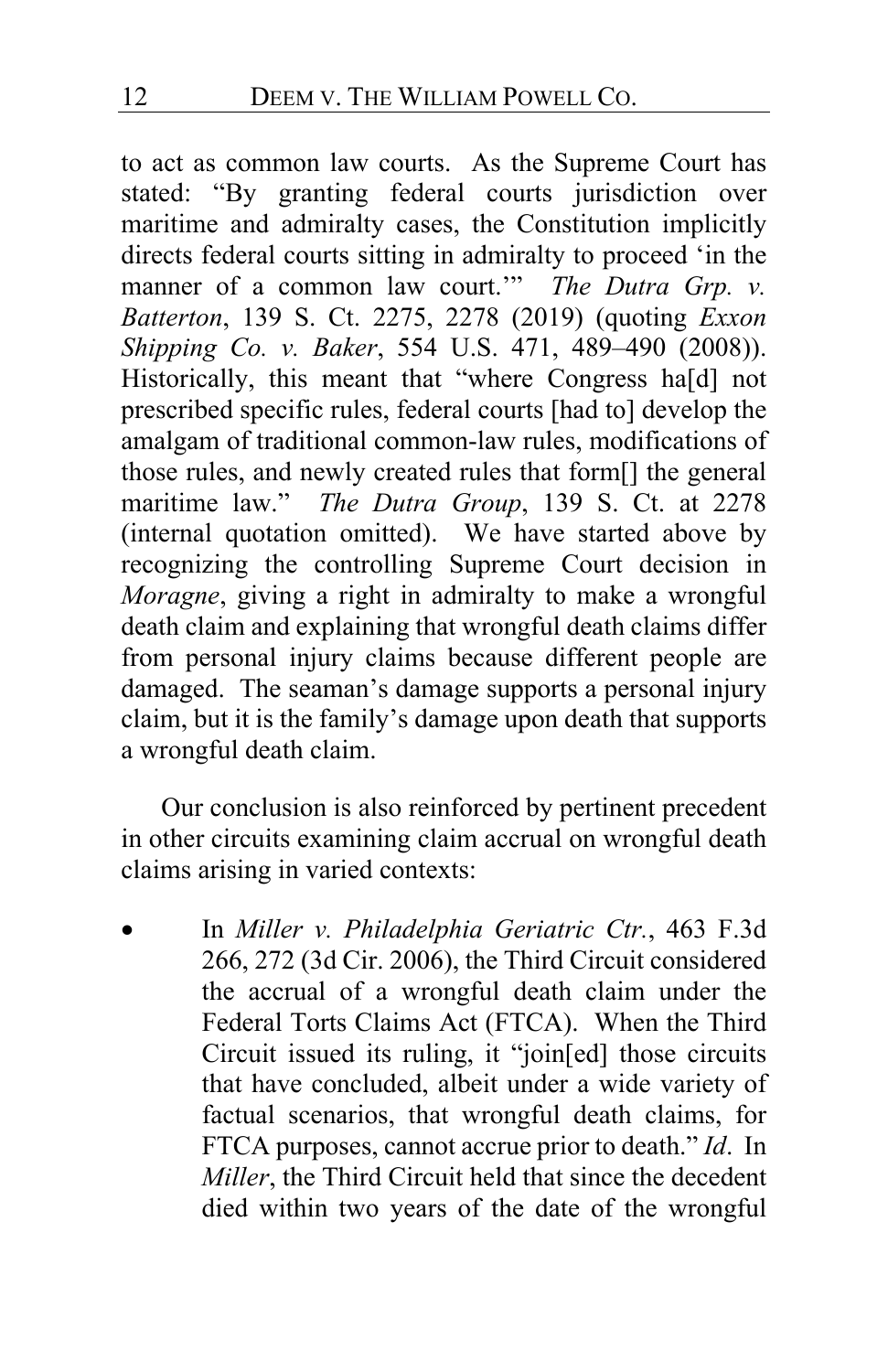death action, the claims were timely. *Id*. The Court's analysis was not focused on the date of the underlying injury that had caused the death for the purposes of the accrual of the wrongful death claim. Importantly, the *Miller* court noted that while state law did govern the wrongful death claim, the accrual was a question of federal law. *Id*.; *see also Miller v. United States,* 932 F.2d 301, 303 (4th Cir. 1991) ("State law determines whether there is an underlying cause of action; but federal law defines the limitations period and determines when that cause of action accrued.").

- In *Chomic v. United States,* 377 F.3d 607, 616 (6th Cir. 2004), the Sixth Circuit held that "where state law provides a derivative, rather than an independent, cause of action for wrongful death, and where the underlying cause of action sounds in negligence or medical malpractice, a claim for wrongful death under the FTCA accrues on the date when both an injury and its cause are known."
- In *Fisk v. United States,* 657 F.2d 167, 171 (7th Cir. 1981), the Seventh Circuit held that since the accrual date for wrongful death claims brought under the FTCA is determined by federal law, "when a state statute creates an independent cause of action for wrongful death, it cannot accrue for FTCA purposes until the date of the death which gives rise to the action." The court in *Fisk* held "that the [] action [wa]s not barred by the failure to have brought a claim within two years of accrual of the decedent's personal injury claim, but rather that the federal rule in wrongful death actions brought under the Federal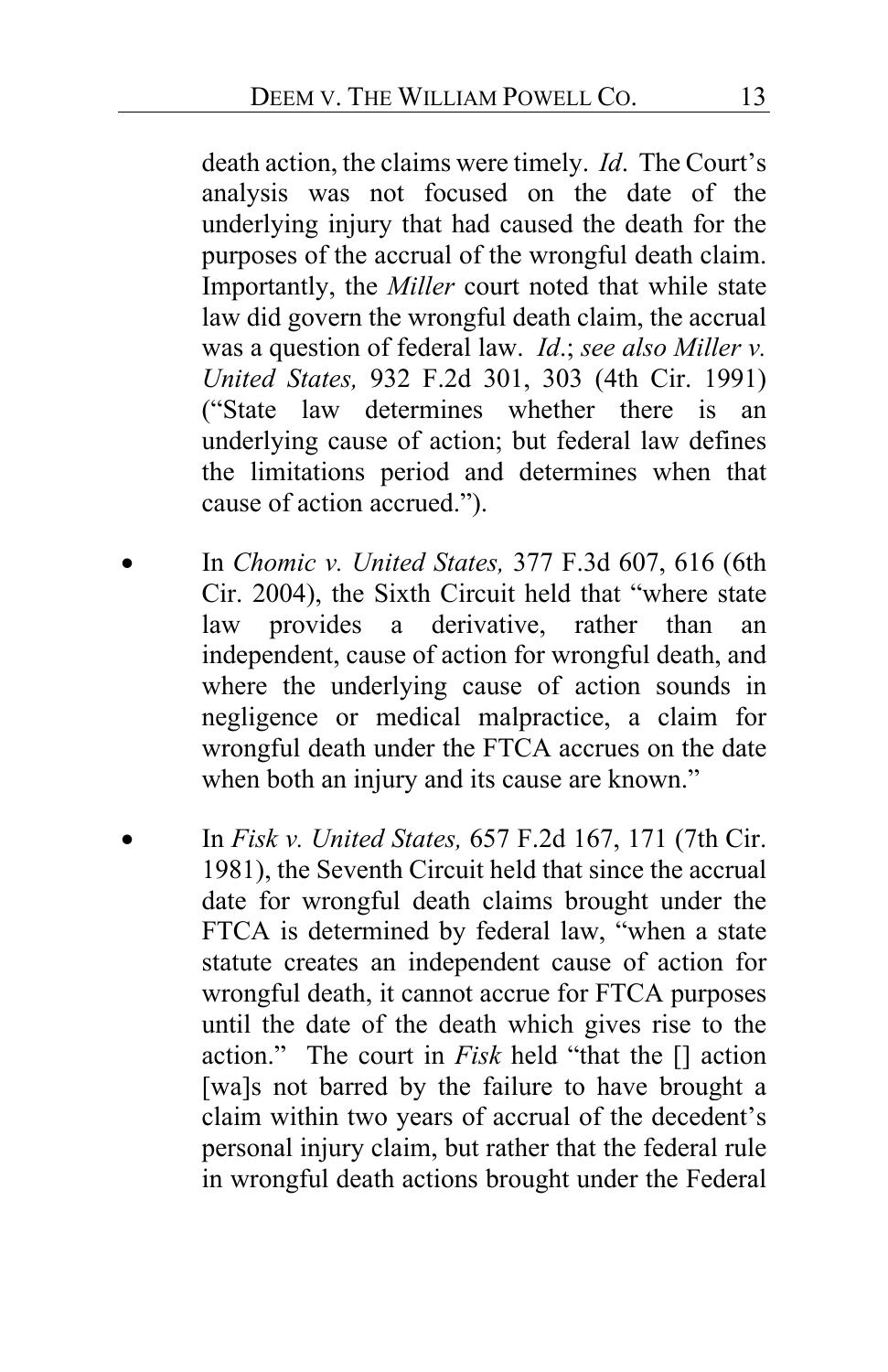Tort Claims Act is that the cause of action cannot accrue until the wrongful death occurs." *Id*. at 173.

- In *Spiller*, the Eighth Circuit, analyzing the DOHSA and the statutes of Arkansas, was tasked with: (1) determining whether a decedent's beneficiaries possessed a right of action in an admiralty suit for wrongful death; and (2) determining whether the right of action for pain and suffering survive the decedent. *Spiller v. Thomas M. Lowe, Jr., & Assocs., Inc.*, 466 F.2d 903, 904 (8th Cir. 1972). The Eighth Circuit held "that the federal maritime law allows recovery for wrongful death to those parents and children ... who are found to have sustained a pecuniary loss." *Id*. at 910. In reaching its holding, the Eighth Circuit explicitly stated "that *Moragne* provides the foundation for recognizing the federal right that an action for pain and suffering survives the death of the injured party." *Id*. at 911.
- The Ninth Circuit has also considered wrongful death claim accrual after *Moragne*. In *In re Swine Flu* it held that there is general agreement that a medical malpractice claim does not accrue under the FTCA until the plaintiff discovers, or reasonably should have discovered, his injury and its causes, citing cases, but that the Circuits are, however, split on whether the medical malpractice discovery rule should be extended to wrongful death claims under the FTCA. The circuits were split as to whether in a wrongful death claim under the FTCA, there was claim accrual upon death or claim accrual only after discovery of the injury and its cause. The *Johnston* case said that the Ninth Circuit had applied a discovery rule, but that discovery rule was only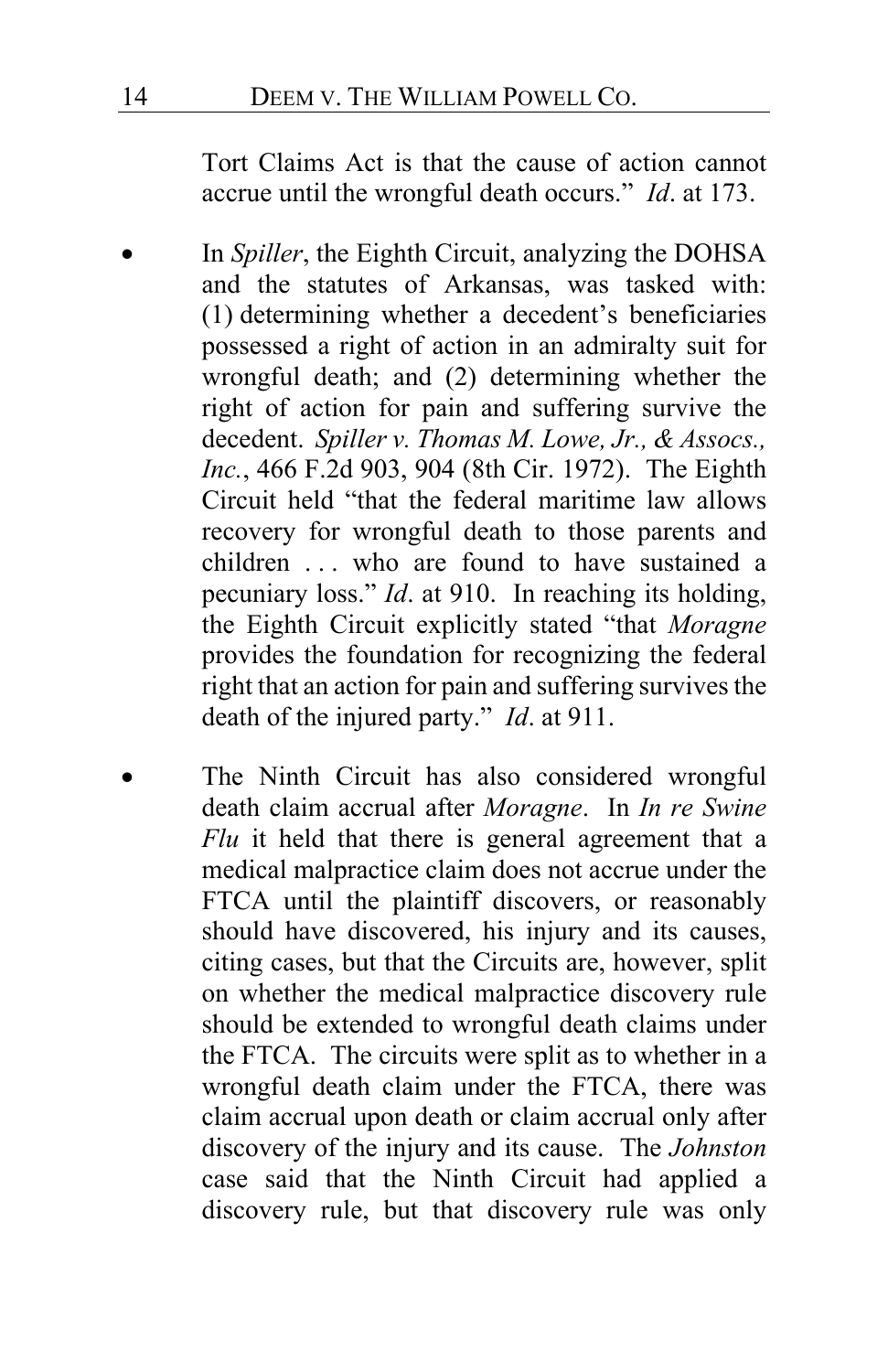applied to extend the date of accrual of claim beyond death, and not to pretermit a claim before death.

• The Eleventh Circuit in *White* held that a cause of action accrues for purposes of the general maritime statute of limitations when plaintiff knew or should have known of his injury and its cause. 129 F.3d at 1434. The court stressed that Congress passed the general maritime statute of limitations using the word "accrue" in 1980 after both *Urie* and *Kubrick* had been decided by the Supreme Court, and Congress continued to use the word "accrue" with no indication of disagreement with how it had been interpreted in those cases.

Federal law supports the proposition that accrual of a wrongful death claim occurs on the date of death, not the date of the seaman's prior injury, or on a date beyond death when the cause of death is discovered. We join our sister circuits on the Third, Fifth, Sixth and Seventh Circuits in holding that federal law determines when a wrongful death claim accrues, and that a wrongful death claim does not accrue before the time of death. *See Miller*, 463 F.3d at 272 n.5 ("[I]f the survivors can bring a wrongful death claim, the statute of limitations begins to run on the date they sustain the pecuniary loss, i.e., the date of the decedent's death."); *Kington v. United States*, 396 F.2d 9, 12 (6th Cir. 1968) ("Traditionally an action for wrongful death accrues upon the date of death."); *Fisk*, 657 F.2d at 171 ("[W]hen a state statute creates an independent cause of action for wrongful death, it cannot accrue for FTCA purposes until the date of the death which gives rise to the action.").

In determining whether 46 U.S.C. § 30106 bars Sherri Deem's claim, we look to the "circumstances surrounding the enactment as well as the object to be accomplished by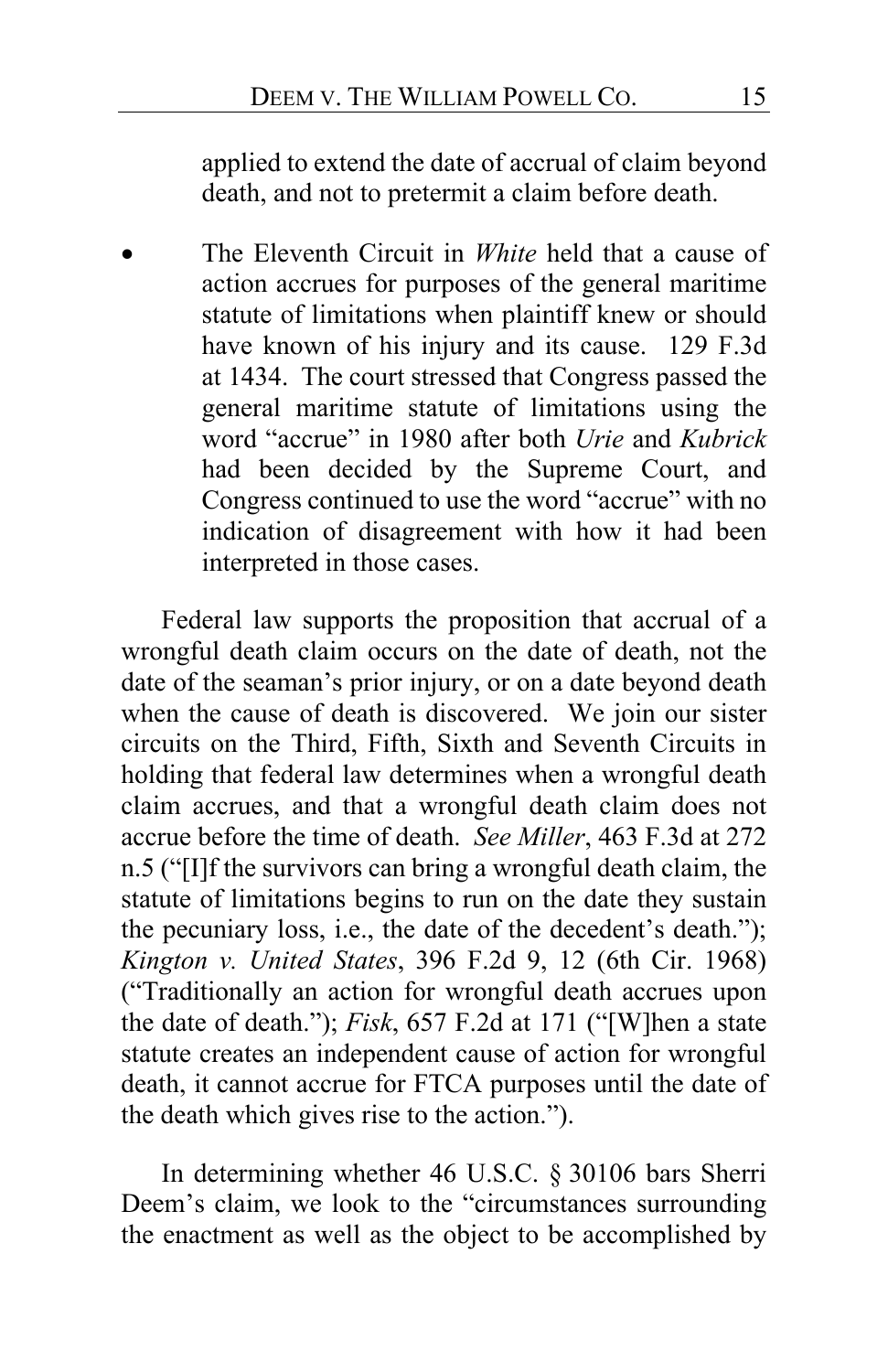it." *Bedoni v. Navajo-Hopi Indian Relocation Com.*, 878 F.2d 1119, 1120 (9th Cir. 1989). Sherri Deem's wrongful death action originates from the Death on the High Seas Act ("DOHSA") codified at 46 U.S.C. § 30301 *et seq.* The DOHSA was the result of a pronounced shift towards the preservation of claims by deceased seamen as described in *Moragne*. 398 U.S. at 409 ("We accordingly overrule *The Harrisburg*, [and] hold that an action does lie under general maritime law for death caused by violation of maritime duties.").

Prior to *Moragne*, the key precedential decision on wrongful death claims was *The Harrisburg*, 119 U.S. 199 (1886), which held that there was no basis in admiralty law for a wrongful death action, which could only be considered if authorized by state statutory or decisional law. The holding in *The Harrisburg* was re-examined in *Moragne* in 1970*,* 398 U.S. at 376, when the Court considered whether *The Harrisburg* "should any longer be regarded as acceptable law." *Id.* It is striking that when faced with the identical question nearly 84 years after *The Harrisburg* had decided it, in *Moragne*, the Supreme Court explained that "the work of the legislatures has made the allowance of recovery for wrongful death the general rule of American law, and its denial the exception." *Id.* at 393. "Where death is caused by the breach of a duty imposed by federal maritime law, Congress has established a policy favoring recovery in the absence of a legislative direction to except a particular class of cases." *Id*. Thus, *Moragne* became the leading case in this area of the law governing wrongful death actions, and it in turn sparked pertinent legislative actions.

Thereafter, wrongful death causes of action for those harmed by wrongful acts at sea were codified. 46 U.S.C.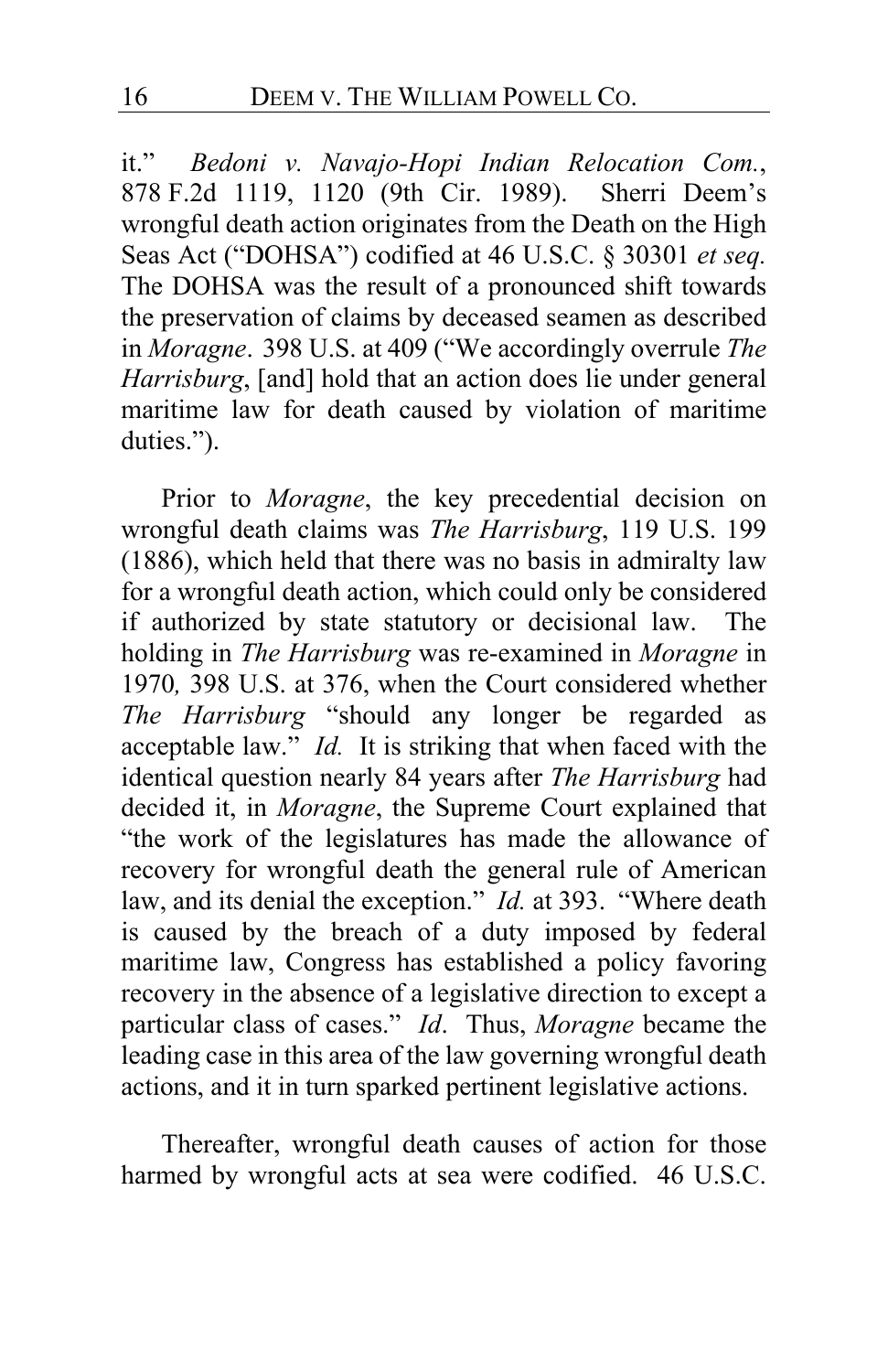§ 3030[2](#page-16-0).<sup>2</sup> As originally enacted in 1920, the statute limited the time within which a person could bring a wrongful death claim to two years. It was not until Section 30106 was enacted that Congress decided to create uniformity among the varied statutes of limitation by establishing a uniform three-year limitations period generally governing maritime torts. *See* Pub. L. No. 96-382, § 2, 94 Stat. 1525 (1980).

It is axiomatic that an individual must satisfy certain conditions before bringing a claim. If all the elements of a claim are not met, the claim necessarily fails. In our view, by definition, a wrongful death claim cannot arise before the necessary condition precedent of the wrongful death occurs. Until Thomas Deem had passed away, his spouse Sherri Deem could not bring a wrongful death lawsuit. The harms to Thomas Deem from mesothelioma, and the harm to his wife Sherri Deem caused by his demise, are distinct and give rise to two separate claims. This framework was endorsed by the reasoning of the Supreme Court in *Moragne*. There, when comparing wrongful death and personal injury actions, the Court explained that "the harms to be assuaged are not identical in the two cases: in the case of mere injury, the person physically harmed is made whole for his harm, while in the case of death, those closest to him—usually spouse and children—seek to recover for their total loss of one on whom they depended." *Moragne*, 398 U.S. at 382. "This difference, however, even when coupled with the practical difficulties of defining the class of beneficiaries who may recover for death, does not seem to account for the law's

<span id="page-16-0"></span>**<sup>2</sup>** "When the death of an individual is caused by wrongful act, neglect, or default occurring on the high seas beyond 3 nautical miles from the shore of the United States, the personal representative of the decedent may bring a civil action in admiralty against the person or vessel responsible." 46 U.S.C. § 30302.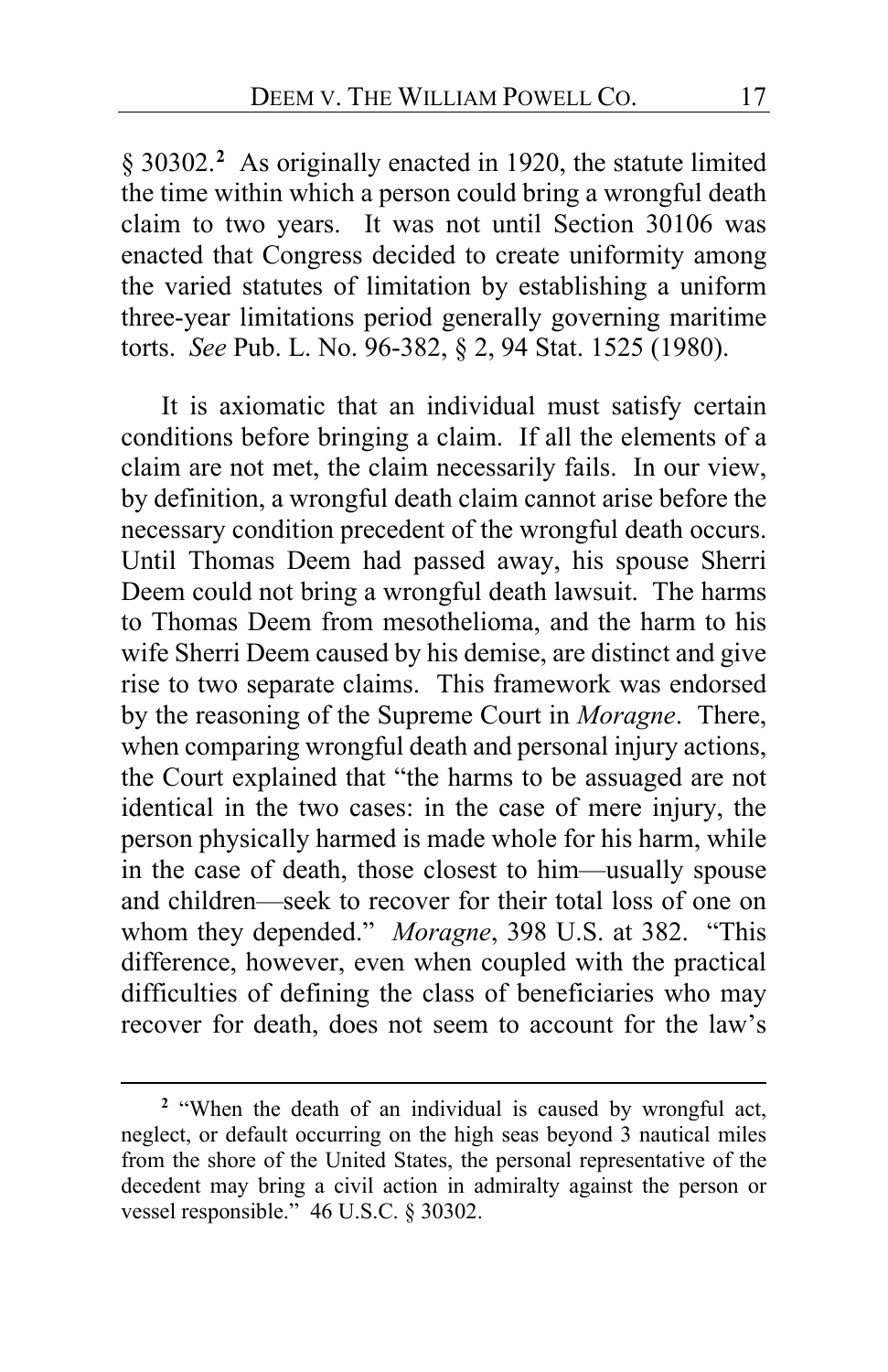refusal to recognize a wrongful killing as an actionable tort." *Id*. Thus, *Moragne*'s disagreement with *The Harrisburg*'s refusal to recognize a wrongful death action, and *Moragne*'s reasoning underlying its conclusion, together give a clear signal that Sherri Deem has a right to bring a wrongful death action after her husband's death. Equally important, the Supreme Court's holding in *Moragne* compels the conclusion that the wrongful death and personal or survival claims exist as two separate claims with two different accrual dates, contrary to the district court's reasoning that those claims, because related, accrued at the same time, that is, upon discovery of the illness.

There is a clear and logical distinction between wrongful death and personal injury claims under maritime law. To preserve a decedent's personal injury claims that they filed while alive, the decedent's representative can take the decedent's place as the plaintiff of the personal injury action even after the person is dead so long as the personal injury claim was filed within the three years of the statute of limitations. Under 46 U.S.C. § 30305 the personal injury cause of action is for the benefit of the deceased.

Conversely, "[w]hen the death of an individual is caused by wrongful act, neglect, or default occurring on the high seas beyond 3 nautical miles from the shore of the United States, the personal representative of the decedent may bring a civil action in admiralty against the person or vessel responsible." 46 U.S.C. § 30302. "The action shall be for the exclusive benefit of the decedent's spouse, parent, child, or dependent relative." *Id*. The differences between a representative action for the injured seamen, which becomes a survival action on death, and a wrongful death action for the seaman's surviving family members, was clearly explained by the Third Circuit in its decision in *Calhoun v.*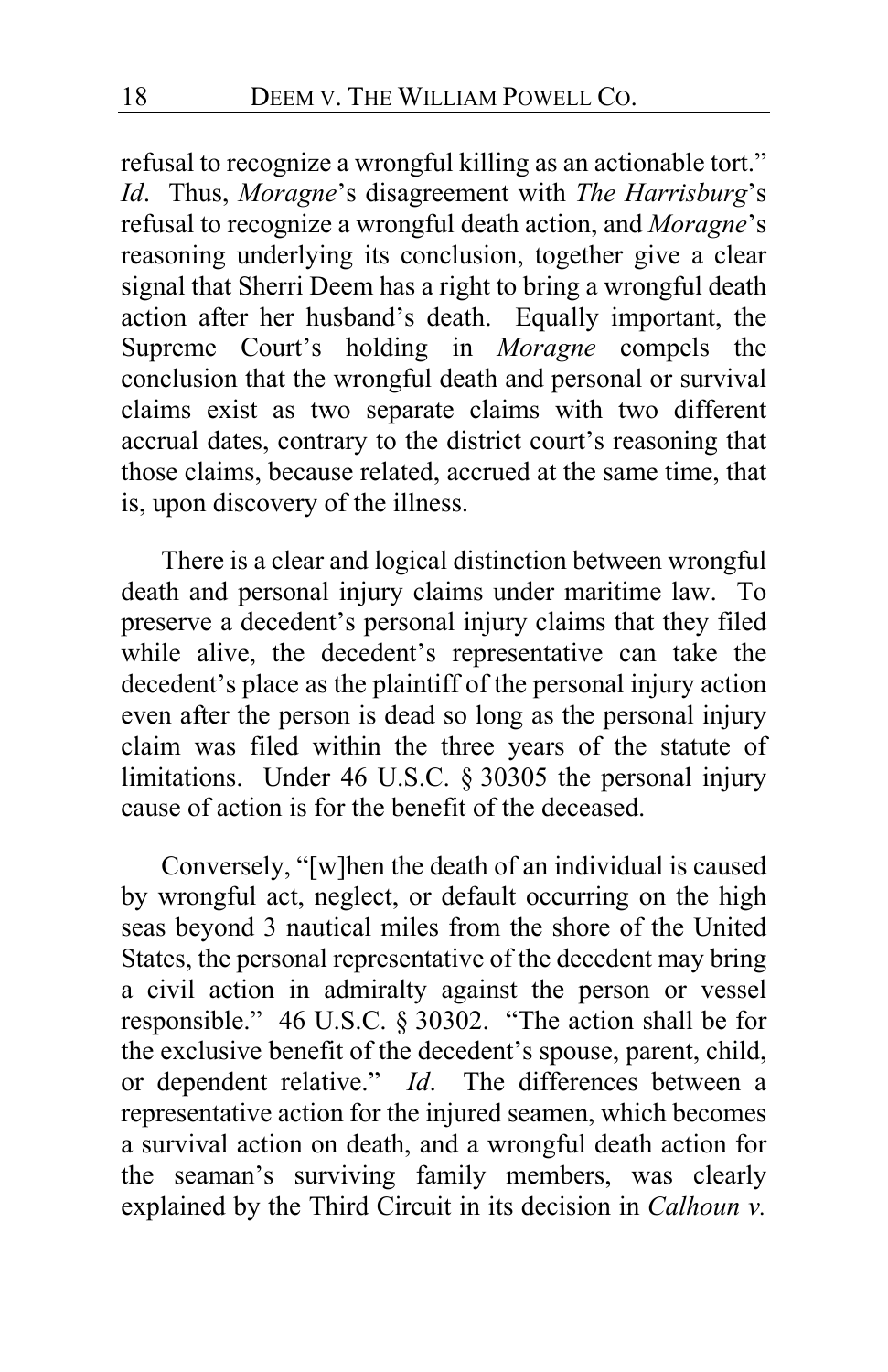*Yamaha Motor Corp., U.S.A.*, 40 F.3d 622 (3rd Cir. 1994), where it stated:

> Throughout the previous discussion of the case law, reference has been made to wrongful death actions and to survival actions. Although they are often lumped together without any distinction, *see Wahlstrom v. Kawasaki Heavy Indus., Ltd.*, 4 F.3d 1084, 1093 (2d Cir.1993) (where plaintiffs treated as a single action a claim for "wrongful death and survivorship benefits"), they are, in fact, quite distinct. *See, e.g.*, *Gaudet*, 414 U.S. at 575 n. 2 (distinguishing wrongful death statutes from survival statutes).

> A wrongful death cause of action belongs to the decedent's dependents (or closest kin in the case of the death of a minor). It allows the beneficiaries to recover for the harm that they personally suffered as a result of the death, and it is totally independent of any cause of action the decedent may have had for his or her own personal injuries. Damages are determined by what the beneficiaries would have "received" from the decedent and can include recovery for pecuniary losses like lost monetary support, and for non-pecuniary losses like loss of society. 2 Benedict on Admiralty  $\S 81(a)$ , at 7–2. A survival action, in contrast, belongs to the estate of the deceased (although it is usually brought by the deceased's relatives acting in a representative capacity) and allows recovery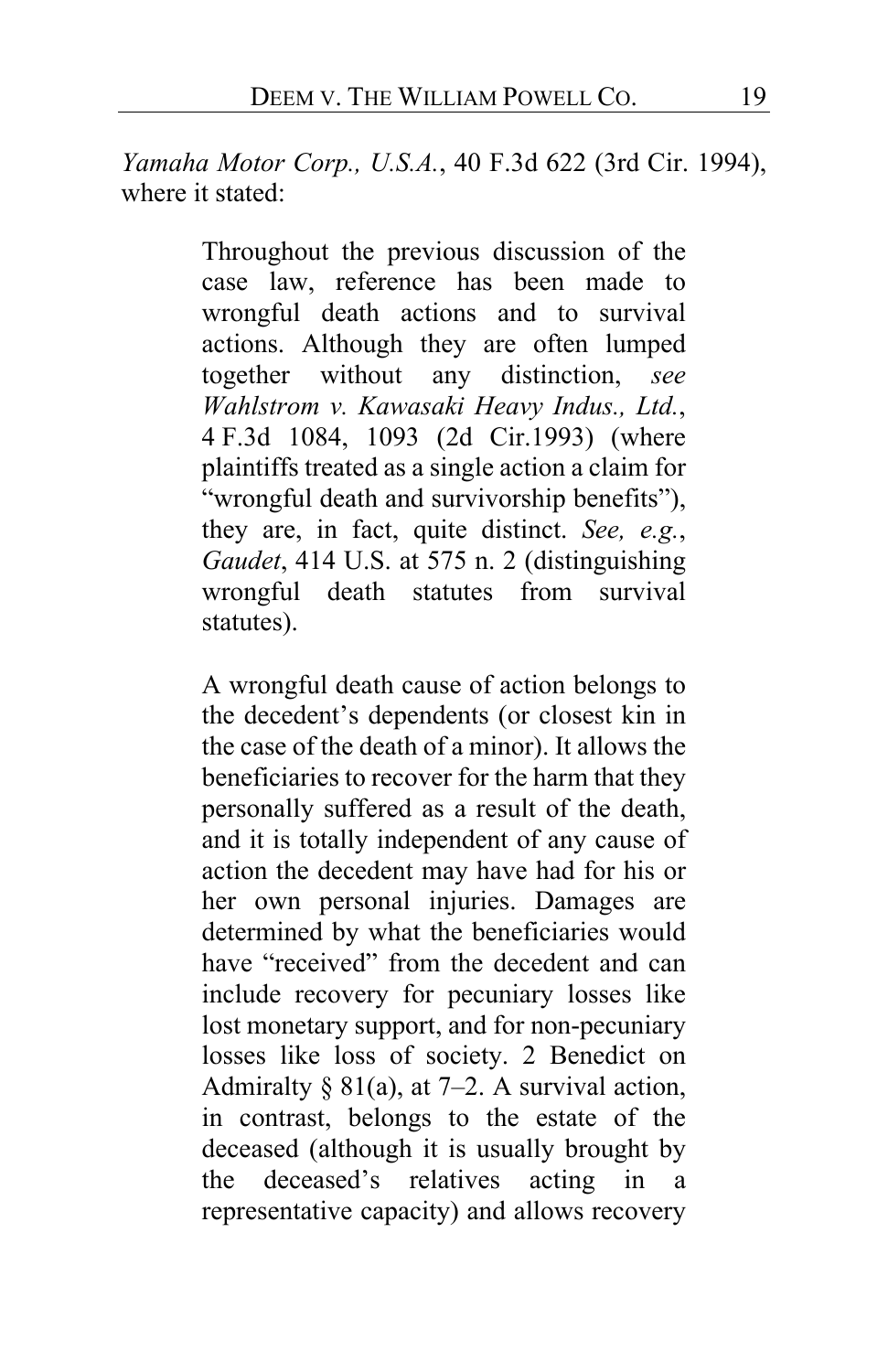for the injury to the deceased from the action causing death. Under a survival action, the decedent's representative recovers for the decedent's pain and suffering, medical expenses, lost earnings (both past and future), and funeral expenses. *Id.*

Congress has made a clear differentiation between the personal injury claims of a decedent and the wrongful death claims for the benefit of the decedent's relatives, dependents, and kin.

To hold as Appellees urge us, that the statute of limitations began to accrue on the date that Thomas Deem learned of his injury of mesothelioma flies in the face of the clear Supreme Court's guidance in *Moragne*.

Consider a hypothetical case like this one, but where an illness from mesothelioma lingered on for more than three years after diagnosis but before death. In that hypothetical case, if one credited defendants' argument that there was discovery of injury from mesothelioma when illness was discovered, then any recovery for wrongful death would have been extinguished before the death even occurred. That result could not be reconciled with the Supreme Court's holding and reasoning in *Moragne*, that the maritime law permits a claim for wrongful death for benefit of surviving family, distinct from the claim of the seaman for personal injury. Thus, we hold that the text of 40 U.S.C. § 30106 requires two separate accrual dates for the two separate claims. We hold that the uniform maritime three-year statute of limitations on a wrongful death claim begins to accrue on the date of the fulfillment of the condition precedent to bringing the wrongful death claim, i.e., a decedent's death.